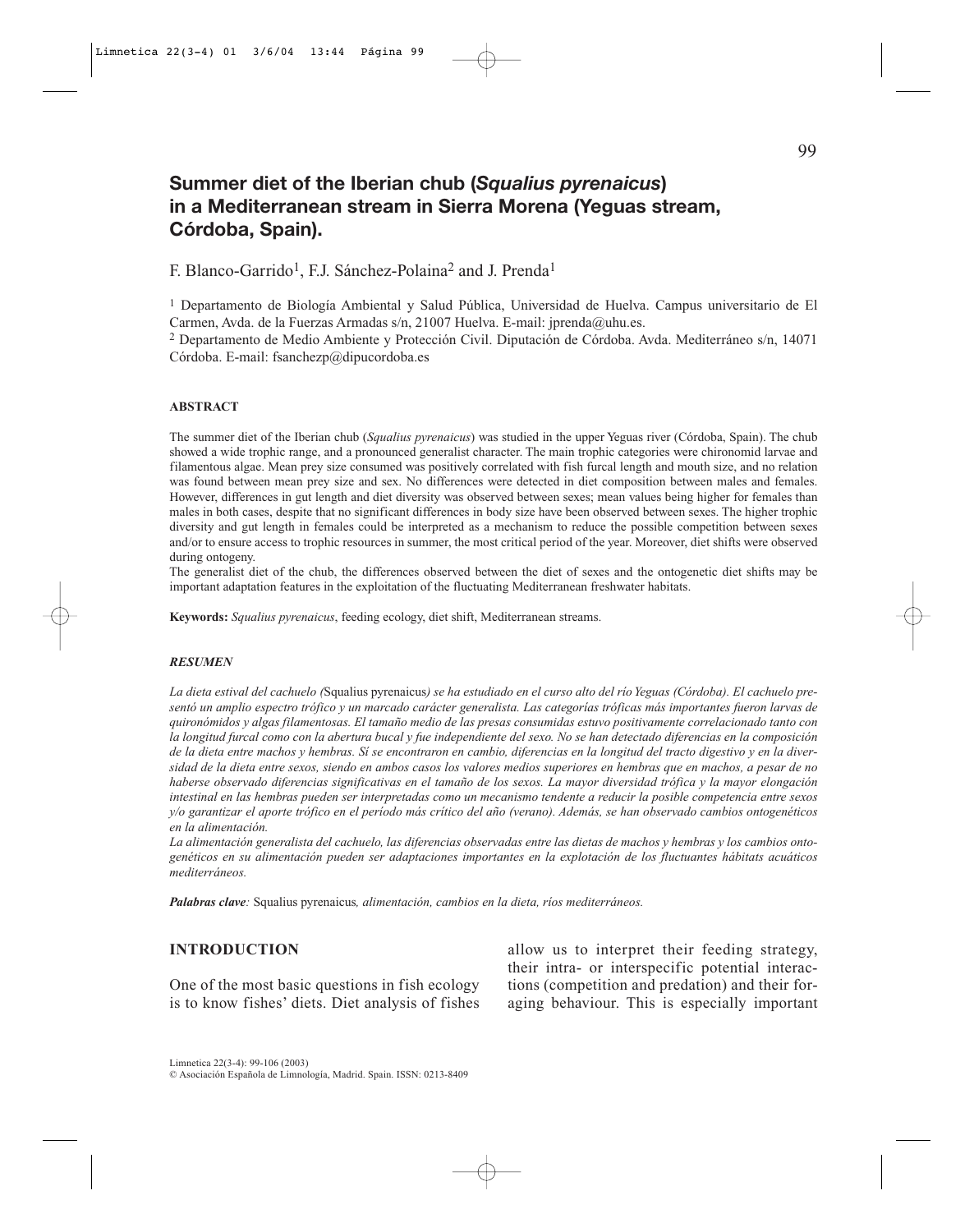in Mediterranean streams subjected to high environmental fluctuations and strong summer drought, which reduces streams to a succession of unconnected pools. Under this circumstances fishes are confined to small areas (pools) and usually at considerably high densities (Pires *et al*., 1999) where biotic interactions such as competition for food resources could become temporally important (Cowx *et al*., 1984; Matthews, 1988).

The Iberian chub (*Squalius pyrenaicus*) is an Iberian endemism and one of the most common cyprinid fishes, showing a wide range of geographical distribution. It appears in the central and southern catchments of the Iberian Peninsula (Doadrio, 2001), inhabiting all sort of flowing waters. Most published works on Iberian chub are based on biometry, life history analyses (Fernández-Delgado & Herrera, 1995; Lobón-Cerviá, 1982; Lobón-Cerviá & Sostoa, 1987; Rodriguez, 1989), or are mere descriptions of the diet (Rodriguez-Jiménez, 1987; Encina & Granado-Lorencio, 1991). Only a few studies deal with other aspects of the trophic ecology related to sex differences in diet or ontogenetic diet shift (e.g. Magalhães, 1993a).

The aim of this paper is to analyse the diet composition of Iberian chub during summer, the most critical period of the year, in relation to food and habitat availability in Mediterranean streams (Magalhães, 1993a, b) and to describe sex and size-related patterns of food resource utilization. These two points are essential to understand chub life history and intraspecific interactions during periods of food shortage.

# **MATERIAL AND METHODS**

Fishes from upper Yeguas stream (Guadalquivir basin, Córdoba province, Spain) were sampled in July 1988 by electro-fishing. A total of 37 individuals of Iberian chub (*Squalius pyrenaicus*) were captured, 18 males and 19 females (Table 1), with fork length between 73-125 mm. Electro-fishing is a non-selective method that allows quick captures and avoids partial digestions of the prey. Moreover, electro-fishing prevents regurgitation (Windel & Bowen, 1978).

The individuals were conserved in 4% formalin and transported to the laboratory where the following biometrical measures were recorded: fork length (FL, mm), weight (W, 0.1 g) and mouth aperture (MA, 0.01 mm). Complete guts were extracted and measured (GL, mm) from each specimen. Guts were preserved in ethanol 70 % and washed with KOH 5% (Bellido *et al*, 1989). Sex was determined by direct observation.

Although prey determination was carried out at the lowest taxonomic level possible, the results were expressed by grouping them into the following categories: Algae, Phanerogamae, *Atyaephyra desmaresti*, Ostracoda, Acarina, Ephemeroptera, Odonata, Trichoptera, Heteroptera, Coleoptera larvae, Coleoptera (adults), Chironomidae larvae, chironomidae pupae, other Dipteran larvae, and fish.

Plant material and detritus were dried at 80 ºC for 24 hours to obtain constant weight.

At the same time the fishes were captured, the macroinvertebrate community was sampled to: 1) obtain dry weight and estimate the biomass (dry weight) of the gut contents by extrapolation; and

**Table 1**. Differences among mean values of biometrical measures of Iberian chub (*S. pyrenaicus*) between sexes: LF, fork lenght (mm); W, fresh weight (g); MA, mouth aperture (mm); GL, gut length (mm). *Diferencias entre sexos de los valores medios de las medidas biométricas tomadas a los cachuelos (*S. pyrenaicus*): FL, longitud furcal (mm); W, peso fresco (g); MA, abertura bucal (mm); GL, longitud del tubo digestivo (mm).*

|    | $X \pm SD$ males<br>$(n=18)$ | $X \pm SD$ females<br>$(n=19)$ | t-Student | <b>ANCOVA</b> | P    |
|----|------------------------------|--------------------------------|-----------|---------------|------|
| FL | $87.11 \pm 11.05$            | $92.63 \pm 15.24$              | $t=1.25$  |               | 0.21 |
| W  | $11.81\pm4.56$               | $14.91 \pm 8.20$               | $t=1.41$  |               | 0.16 |
| MA | $5.28 \pm 0.72$              | $5.81 \pm 1.35$                | $t=1.35$  |               | 0.18 |
| GL | $69.50 \pm 10.35$            | 78.95 ± 14.45                  |           | $F = 5.09$    | 0.03 |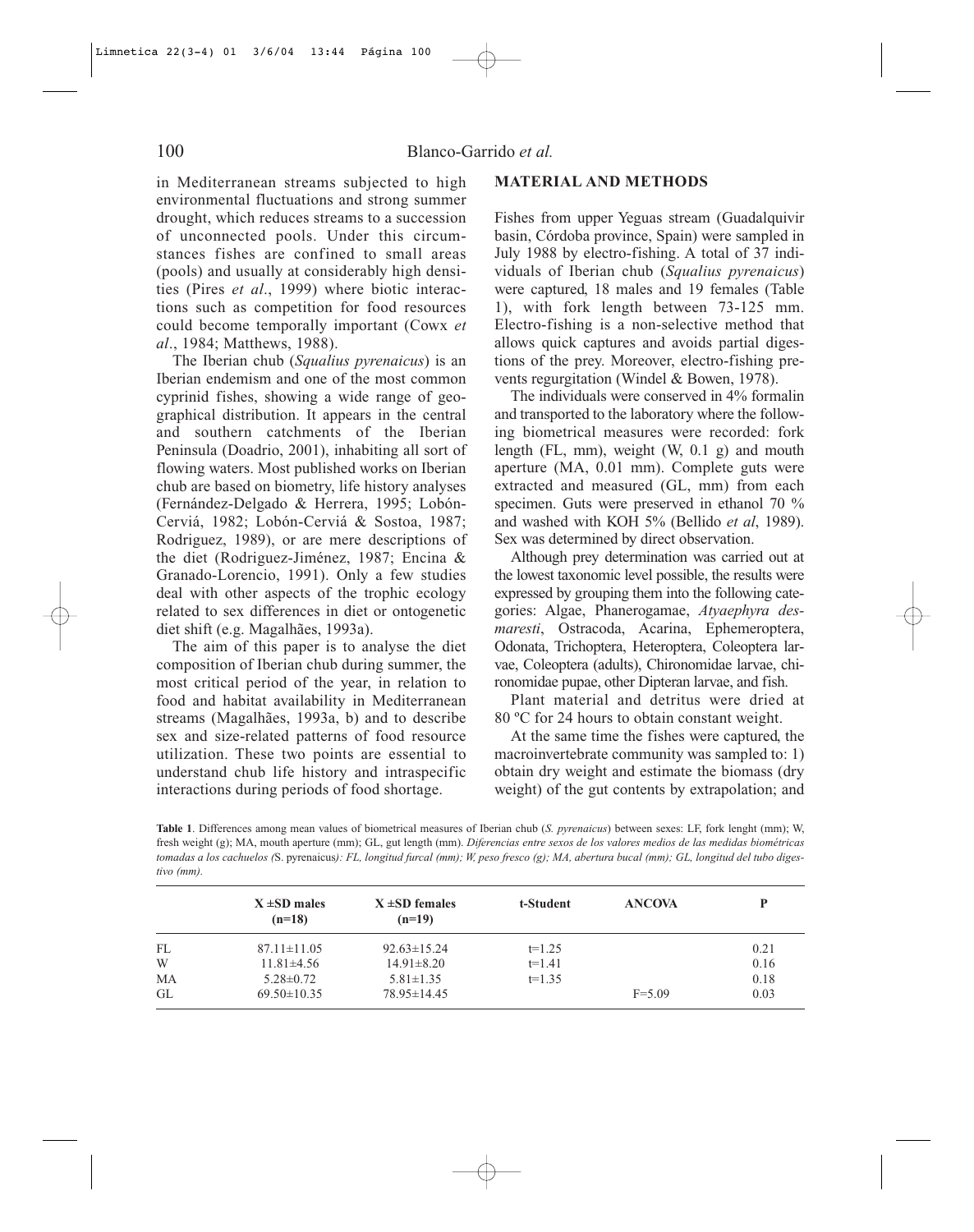2) obtain a reference collection to estimate the mean size of the prey consumed.

Diet composition was expressed as a frequency of a certain prey  $(\%)$  in relation to the total number of prey consumed (numerical percentage shown as %*N*) (Hyslop, 1980). Frequency of occurrence was defined as a percentage of guts containing a certain prey in relation to the total number of guts (shown as %*F*) (Hyslop, 1980) and percentage of biomass (%*B*).

To describe prey importance in the diet of the Iberian chub, we used diagrams based on Costello's (1990) graphical method (Prenda & Mellado, 1993), i.e. a plot of %*N* and %*B* with frequency of occurrence. The most important preys are those closer to the upper right of the graph.

We compared the diet between sexes using Spearman rank correlation coefficient, following the method described by Montañés & Lobón-Cerviá (1986).

Shannon-Wiener diversity index (H') was applied to calculate diet diversity. Equitability (J) was calculated as the proportion H'\*100/H' max. We used values of total biomass consumed to calculate these two indexes.

A t-test was applied to compare diet diversity between sexes.

From dietary data we created a matrix of %*N* (columns) x individuals (rows) that was subjected to a principal components analysis (PCA) to illustrate the main patterns of diet variation. The two principal components found in the analysis (PC1 and PC2) were related with biometric characteristics using Pearson correlation, in order to describe patterns of diet composition of the Iberian chub.



**Figure 1.** Relationship between numerical frequency (%N) and percentage of biomass (%B), with the frequency of occurrence of the food categories in chub diet. Plot based on Costello's method. Codes Al: Algae, Ph: Phanerogamae, Ad: *A. desmaresti*, Os: Ostracoda, Ac: Acarina, Ep: Ephemeroptera, Od: Odonata, Tr: Trichoptera, He: Heteroptera, Col: Coleoptera larvae, Co: Coleoptera, Cl: Chironomidae larvae, Cp: Chironomidae pupae, Odl: Other dipteran larvae, Fi: Fish. *Relación entre la frecuencia numérica (%N) y el porcentaje de biomasa (%B) con la frecuencia de aparición de las categorías de presa en la dieta de* S. pyrenaicus*. Diagrama basado en el método de Costello (1990). Códigos Al: Algae, Ph: Phanerogamae, Ad:* A. desmaresti*, Os: Ostracoda, Ac: Acarina, Ep: Ephemeroptera, Od: Odonata, Tr: Trichoptera, He: Heteroptera, Col: Coleoptera larvae, Co: Coleoptera, Cl: Chironomidae larvae, Cp: Chironomidae pupae, Odl: Other dipteran larvae, Fi: Peces.*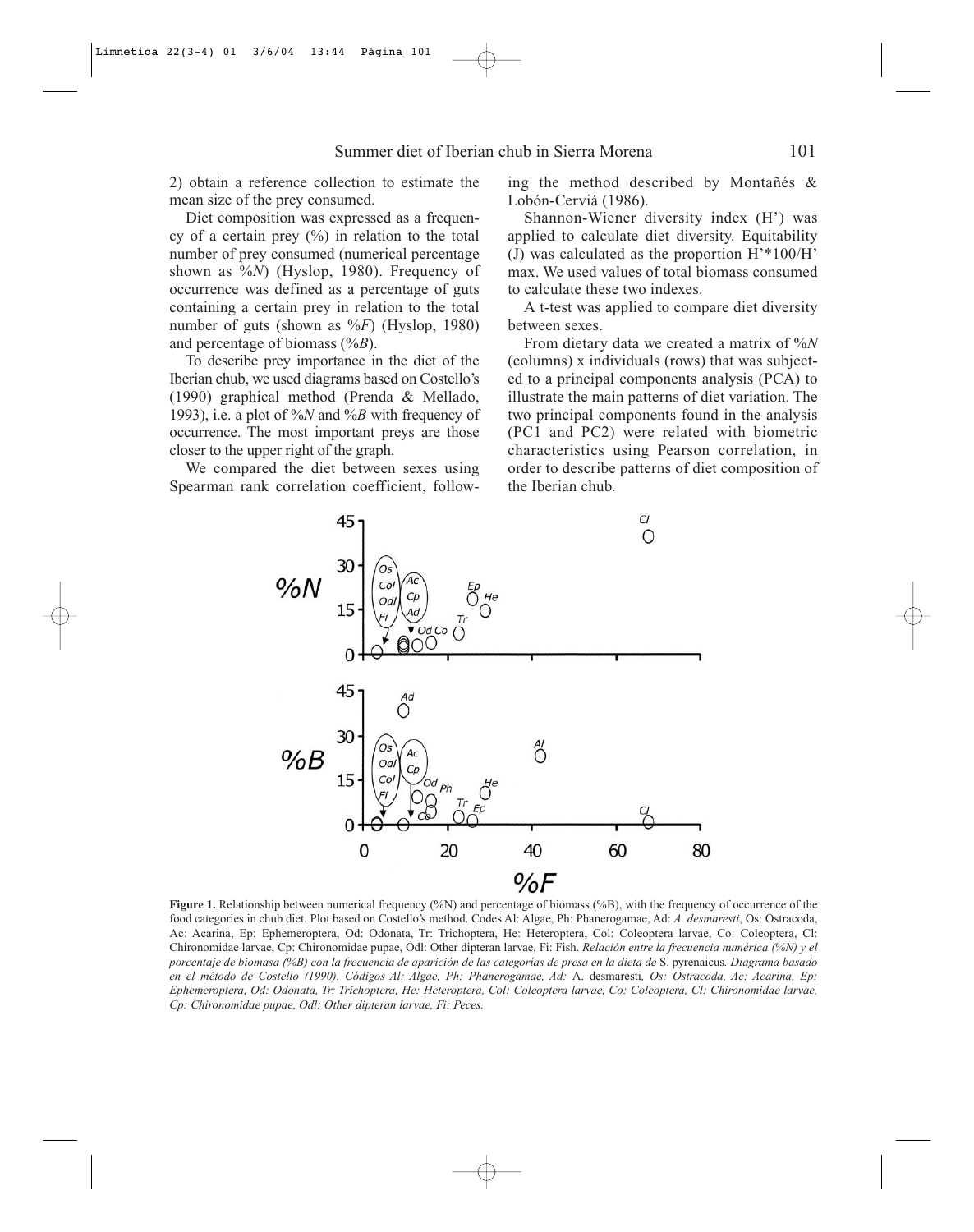# **RESULTS**

Of the four biometric measures, only gut length (GL) was statistically different between sexes (table 1), showing higher values for females. A strong correlation was observed between fork length and gut length ( $r=0.86$ ,  $p<0.00$ ). Fork length and mouth aperture were also highly correlated ( $r=0.89$ ,  $p<0.00$ ).

Fifteen types of prey were identified in chub diet. The relationship between the numerical percentage and frequency of occurrence showed that chironomid larvae was the most important prey item, however the percentage of biomass was very low (0.89%) (Fig. 1). *A. desmaresti* showed the highest values of consumed biomass (38,19%), but was not relevant in terms of frequency of occurrence and abundance (9,68% and 2,34% respectively) (Fig. 1), since only three specimens of chub presented remains of *A. desmaresti* in their guts. On the other hand, algae were found to be a very important prey item in terms of biomass and occurrence (23,19% and 42%, respectively Fig. 1).

Diet diversity was relatively low  $(H' =$  $0.48\pm0.36$  sd), as shown by the equitability index (J=62.1%). These indexes, point out to a diet mostly based on a few basic preys and a wide group of secondary and occasional prey (Fig. 1).

Chub consumed both plant and animal material in a similar proportion. No differences were observed between mean biomass of plant material and animal material consumed per individual ( $t=-0.002$ ,  $p=0.99$ ) showing that chub presents typically omnivorous feeding habits.

No differences were found between diet compositions between sexes  $(r<sub>s</sub>=0.572, p=0.001)$ . However, diet diversity was significantly different ( $t=2.20$ ,  $p=0.03$ ), being mean values higher for females than for males (females H= 0.61 $\pm$ 0.29; males H=0.34 $\pm$ 0.38).

No differences were found in mean prey size consumed by either sex  $(t=1.48, p=0.15)$ . A positive correlation was observed between predator size (FL) and mean prey size ( $r= 0.56$ , p=0.001). Furthermore, another positive correlation was found between mean prey size and



**Figure 2.** Distribution of each prey category in the space defined by the two first principal components generated in the principal components analysis (PCA), applied to a matrix of numerical percentage (%N, columns) x individuals of *S. pyrenaicus* (rows)*.* PC1 explains 24.10% of the total observed variance and indicates a trophic gradient variation associated to ontogenetic changes. PC2 explain 15.74% of total variance. Numerical codes are included in figure 1. *Distribución de cada categoría de presa en el espacio definido por los dos primeros componentes extraídos de un análisis de componentes principales aplicado a una matriz de porcentaje numérico de cada categoría (%N, columnas) x individuos de* S. pyrenaicus *(filas). El PC1 explica un 24.10% de la varianza total e indica un gradiente de variación trófica asociado a cambios ontogenéticos. El PC2 explica un 15.74% de la varianza total. Los códigos numéricos se incluyen en la figura 1.*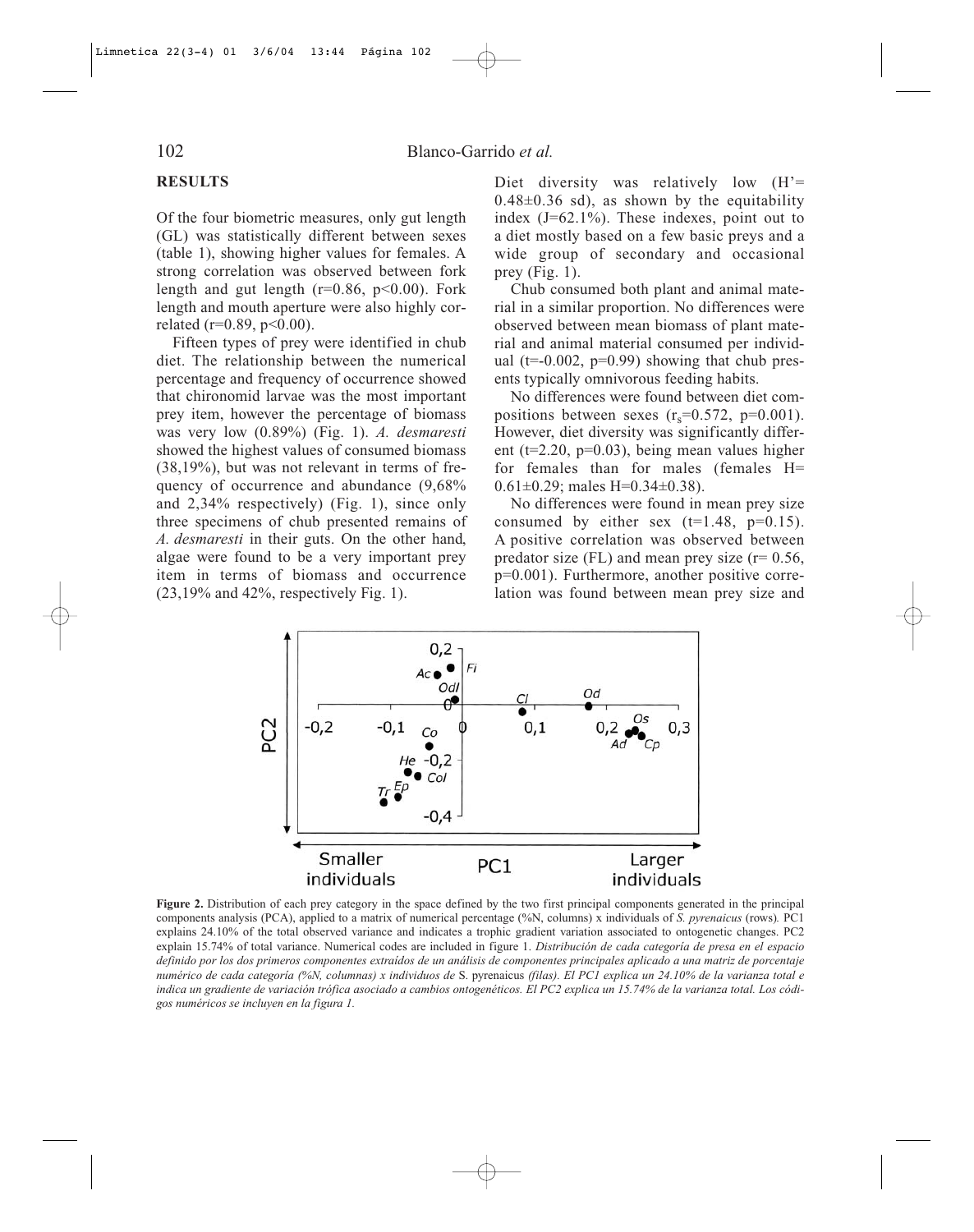mouth aperture  $(r= 0.45, p=0.01)$ . Larger individuals had larger mouths and subsequently consumed larger prey.

The first two components of the PCA globally explained close to 40% of observed variance (Fig. 2). PC1 was correlated with predator size ( $r= 0.41$ ,  $p=0.01$ ) and defined a gradient running from smaller specimens to larger ones. This gradient illustrated an apparent segregation in the type of prey items consumed by individuals of different size (Fig. 2). Larger individuals based their diet on *A. desmaresti*, Ostracoda and Chironomid pupae, while smaller ones consumed mainly Trichoptera, Ephemeroptera and Heteroptera.

# **DISCUSSION**

Summer diet of *S. pyrenaicus* in the upper course of Yeguas stream is typical of an omnivorous feeder, since plant and animal material were consumed in a similar proportion. This is a characteristic feeding habit in fluctuating environments with seasonal food limitations (Magalhães, 1993b).

Chub diet shows a wide trophic spectrum. According to prey distribution in the stream, chubs feed at the bottom, the water column or surface habitats. Mouth position (subterminal) allows them to capture prey inhabiting benthic zones such as Chironomidae, Ephemeroptera or Trichoptera, water surface areas or pelagic ones (e.g Crustacea and Coleoptera). However, diet diversity was relatively low, based on a few basic preys. This considerable feeding plasticity was indicated for a closely related species (*Leuciscus svallize*) in Greece (Economou *et al*., 1991). Economou *et al*. (1991) has suggested that the broadening of the feeding spectrum allows the exploitation of a variety of alternative food resources.

An apparent change in chub diet was observed throughout ontogeny. Because the sample size was small (37 individuals), the results obtained should be taken carefully. However Magalhães (1993a) described a similar pattern of chub diet, allowing us to interpret the observed ontogenetic diet shifts as follows. Size-related diet shifts are characterized by: 1) an increase in mean prey size as predator size increases, and 2) a shift in prey-type consumed by chub as individuals grow. Two factors are likely to be involved in producing this feeding pattern. First, prey use may be related to morphologic limitations in the predator. Small fishes are constrained to exploit only small prey. As they grow, morphological changes in the feeding apparatus may occur (i.e. mouth, pharyngeal teeth), allowing them to capture large prey and reducing their ability to capture small ones (Walton *et al*., 1992). In fact, we found a positive correlation between mean prey size consumed by chubs and mouth aperture. In addition, small fishes are able to exploit only soft-bodied prey, and as they grow, the width of the pharyngeal teeth increases (Prejs *et al*., 1990), so they may be able to crush hard-bodied prey.

Furthermore, other factors such as competitive interactions and prey seasonality may also be influencing these observed feeding patterns (Magalhães, 1993a). In this case, we observed a high frequency of Chironomid larvae in chub diet, mainly in large ones. Montañés & Lobón-Cerviá (1986) observed a similar result associated with a peak of chironomid abundance in the summer season.

No differences were found in diet composition between males and females, so both sexes showed the same trophic spectrum. However females presented a more diverse diet than males. This points out to a different feeding behaviour (and probably foraging behaviour as well) related to the avoidance of competition with males and/or to ensure the energetic demands associated with gonad production in critical periods as the summer, characterized by a reduction in food and habitat availability (Magalhães, 1993 a, b). Moreover, gut length reach higher values in females. This gut elongation in females facilitates a much more efficient digestion of plant material and detritus (Hofer, 1991), and could also be seen as a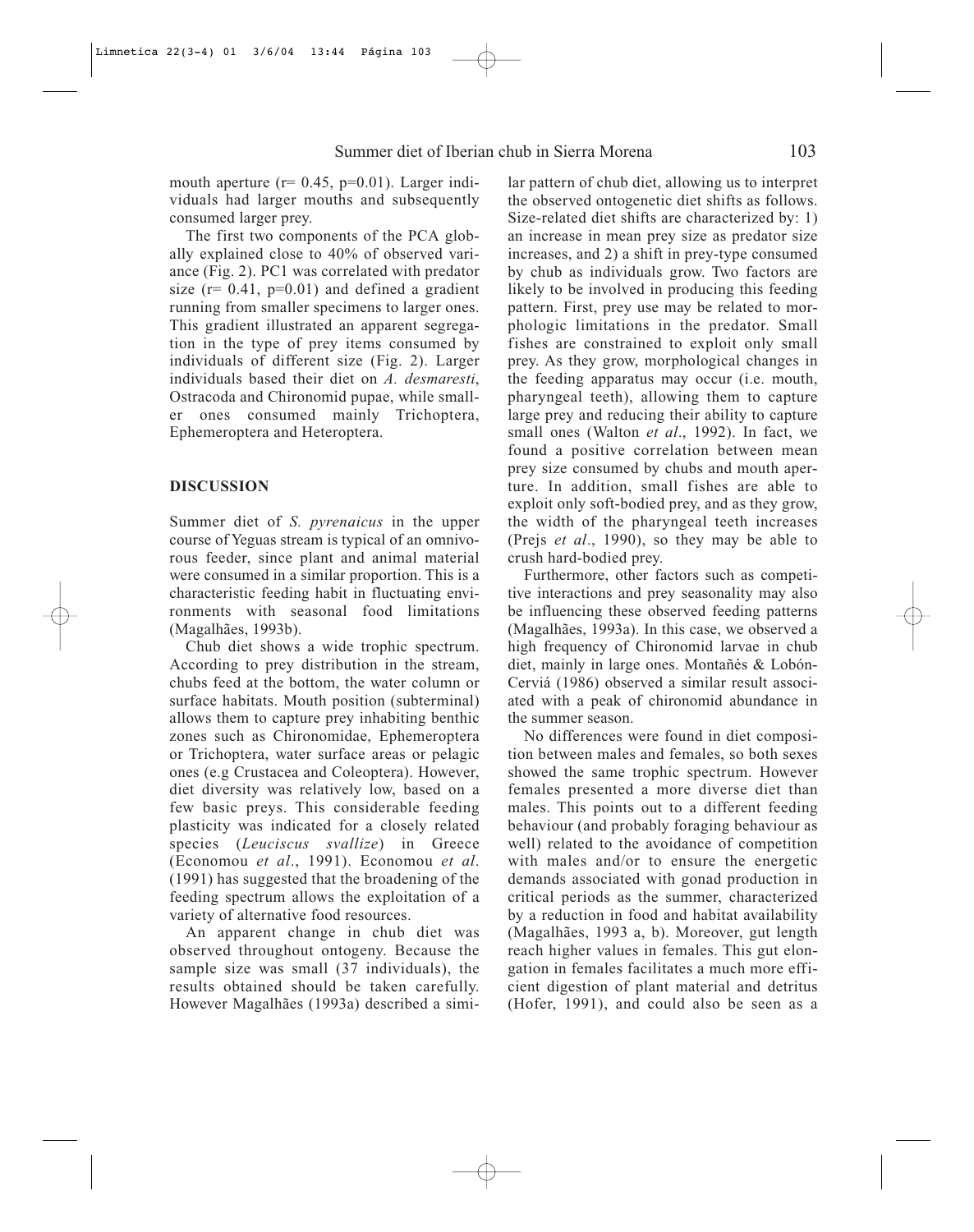mechanism to reduce competition with males. In addition it could be seen as an advantage towards reproductive success, since vegetables are a more abundant and available resource than animal material during the dry season.

As in the case of ontogenetic diet shifts, the small sample size limits the validity of our assumptions related to diet diversity between sexes. More complete studies, including larger sample sizes, evaluation of seasonal variation in diet and samples of individuals with a wide range of body size, are needed to confirm our interpretation. However, results presented in this paper may be seen as a starting point for further research.

The generalist diet of chub, the apparent differences observed between sexes and the ontogenetic diet shifts may be seen as important adaptations which allow the maintenance of high fish densities in Mediterranean freshwater ecosystems, characterized by irregular climatic regimes and water flows and consequently subject to changes in trophic resources and habitat availability.

#### **ACKNOWLEDGEMENTS**

We wish to thank Prof. Emili García-Berthou and an anonymous reviewer for their constructive criticism and helpful suggestions in an earlier version of the manuscript.

#### **REFERENCES**

- BELLIDO, M., J. A. HERNANDO, C. FERNÁNDEZ-DELGADO & M. HERRERA. 1989. Alimentación de la boga del Guadiana (*Chondrostoma polylepis willkommi*), Stein. 1866 en la interfase río-embalse de Sierra Boyera (Córdoba. España). *Doñana, Acta Vertebrata*, 16(2): 189-201.
- COSTELLO, M. J., 1990. Predator feeding strategy and prey importance: a new graphical analysis. *J. Fish Biol*., 18: 271-290.
- COWX, I. G., W. O. YOUNG & J. M. HELLAWELL. 1984. The influence of drought on the fish and

invertebrate populations of an upland stream in Wales. *Freshwater Biology* 14: 165-177.

- DOADRIO, I. (ed), 2001. *Atlas y libro rojo de los peces continentales de España*. Dirección General de Conservación de la Naturaleza. Ministerio de Medio Ambiente.
- ECONOMOU, A. N., CH. DAOULAS & P. ECONO-MIDIS. 1991. Observations on the biology of *Leuciscus 'svallize'* in the Kremasta reservoir. *Hydrobiologia*, 213: 99-111.
- ENCINA, L. & C. GRANADO-LORENCIO. 1991. Diet and diel feeding chronology of three Iberian fish species. *Ecology International Bulletin,* 19: 43-64.
- FERNÁNDEZ-DELGADO, C. & M. HERRERA. 1995. Age structure, growth and reproduction of *Leuciscus pyrenaicus* in an intermittent stream in the Guadalquivir river basin, southern Spain. *J. Fish Biol.*, 46(3): 371-380.
- HOFER, R., 1991. Digestion. In: *Cyprinid fishes. Systematics, Biology and Exploitation*. Winfield, I. J. & Nelson, J. S. (eds.): 413-425. Chapman & Hall. London
- HYSLOP, E. J. (1980). Stomach analysis a review of methods and their application. *J. Fish. Biol.*, 17: 411-429.
- LOBÓN-CERVIÁ, J. 1982. *Ecología de la ictiofauna del río Jarama.* Ph.D. Thesis, University of Madrid.
- LOBÓN-CERVIÁ, J & A. SOSTOA. 1987. El crecimiento del Cacho (*Leuciscus cephalus pyrenaicus* Gunther, 1862) en el río Jarama (cuenca del Tajo). *Doñana Acta Vertebrata*, 14: 41-51.
- MAGALHÃES, M. F., 1993 a. Effects of season and body-size on the distribution and diet of the Iberian chub Leuciscus pyrenaicus in a lowland catchment. *J. Fish Biol.*, 42: 875-888.
- MAGALHÃES, M. F., 1993 b. Feeding of an Iberian stream cyprinid assemblage: seasonality of resource use in a highly variable environment. *Oecologia*, 96: 253-260.
- MATTHEWS, W. J. 1988. North American prairie streams as systems for ecological study*. J. N. Am. Benthological Soc.*, 7: 387-409.
- MONTAÑÉS, C. & J. LOBÓN-CERVIÁ. 1986. Feeding ecology of a population of brown trout (*Salmo trutta* L.) in an aquifer-fed stream of Old Castile, Spain. *Ekologia Polska*, 34 (2): 203-213.
- PIRES, A. M., I. G. COWX & M. M. COELHO. 1999. Seasonal changes in fish community structure of intermittent streams in the middle reaches of the Guadiana basin, Portugal. *J. Fish Biol*., 54: 135-249.